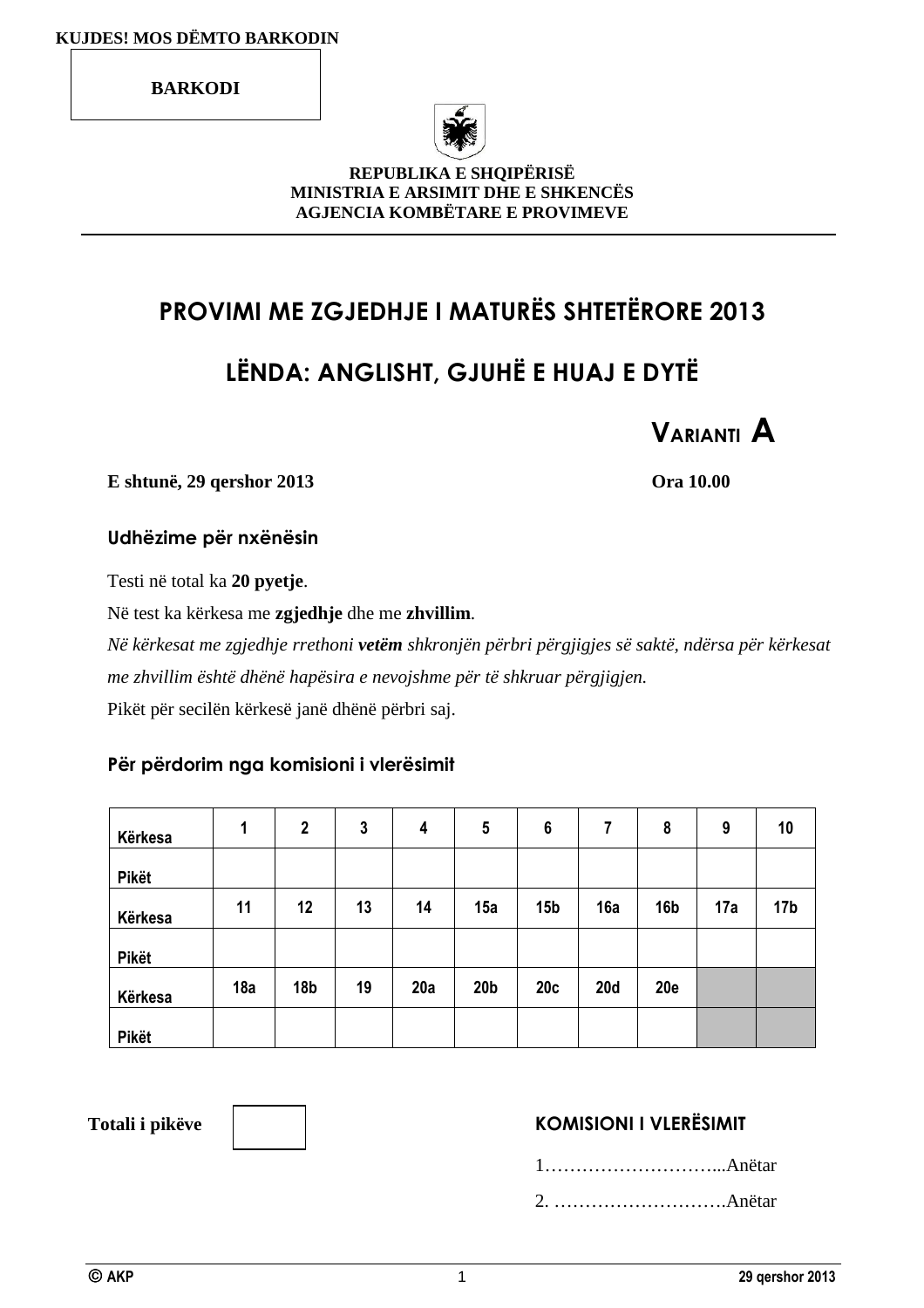# **Section 1**

### **Reading Comprehension**

#### **Read the text carefully and answer the questions about it.**

#### **"A Cold Day"**

It is a **frigid** January day in York, Pennsylvania.

The temperature is below freezing. Snow is starting to fall.

Dr. James turns on the television to check the weather.

He must leave for his work at the hospital soon.

"Today is going to be very cold," says the TV weatherman. "Be sure to wear very warm clothes when you go outside. Also, be careful driving on the roads. Snowfall will make them **slippery**. In fact, if you can stay home today, do it!"

Dr. James cannot stay home. Very sick people are waiting to see him at the hospital.

He goes to his closet. He takes out the warmest clothes he has.

He puts on a sweater, jacket, gloves, socks, boots and a hat.

He opens his front door to go to work. A gust of cold air blows inside.

"Wow, it is very cold outside," Dr. James says. He is from Miami and does not like the cold. "The weatherman was right!"

Before he can drive to work, Dr. James must clear the snow off his car.

He does this very fast. He hops in the car. He shivers. His neck feels especially cold.

Dr. James drives slowly to work. Everyone else is driving slowly, too. There is a lot of **traffic** on the road. There are cars in front and behind.

Suddenly, the cars in front of Dr. James come to a stop. There has been an **accident**!

Dr. James hurries from his car to check on the driver of the car that has swerved off the road. "Is everyone okay?" Dr. James asks.

"Yes, yes, we are fine. We slipped on a patch of ice," the driver says. "This would have been a good day to stay home in bed."

#### **1.** What does it mean if the weather is **frigid**? **1 point**

- A) It is very cold.
- B) It is very rainy.
- C) It is very windy.
- D) It is very slippery.

**2.** In what city does this story take place? **1 point**

- A) Florida
- B) Miami
- C) Texas
- D) York
- **3.** Why doesn't Dr. James stay home today? **1 point**
- A) There are sick people waiting for him.
- B) He does not believe the weatherman.
- C) He has to clear the snow off his car.
- D) He must help the people in the accident.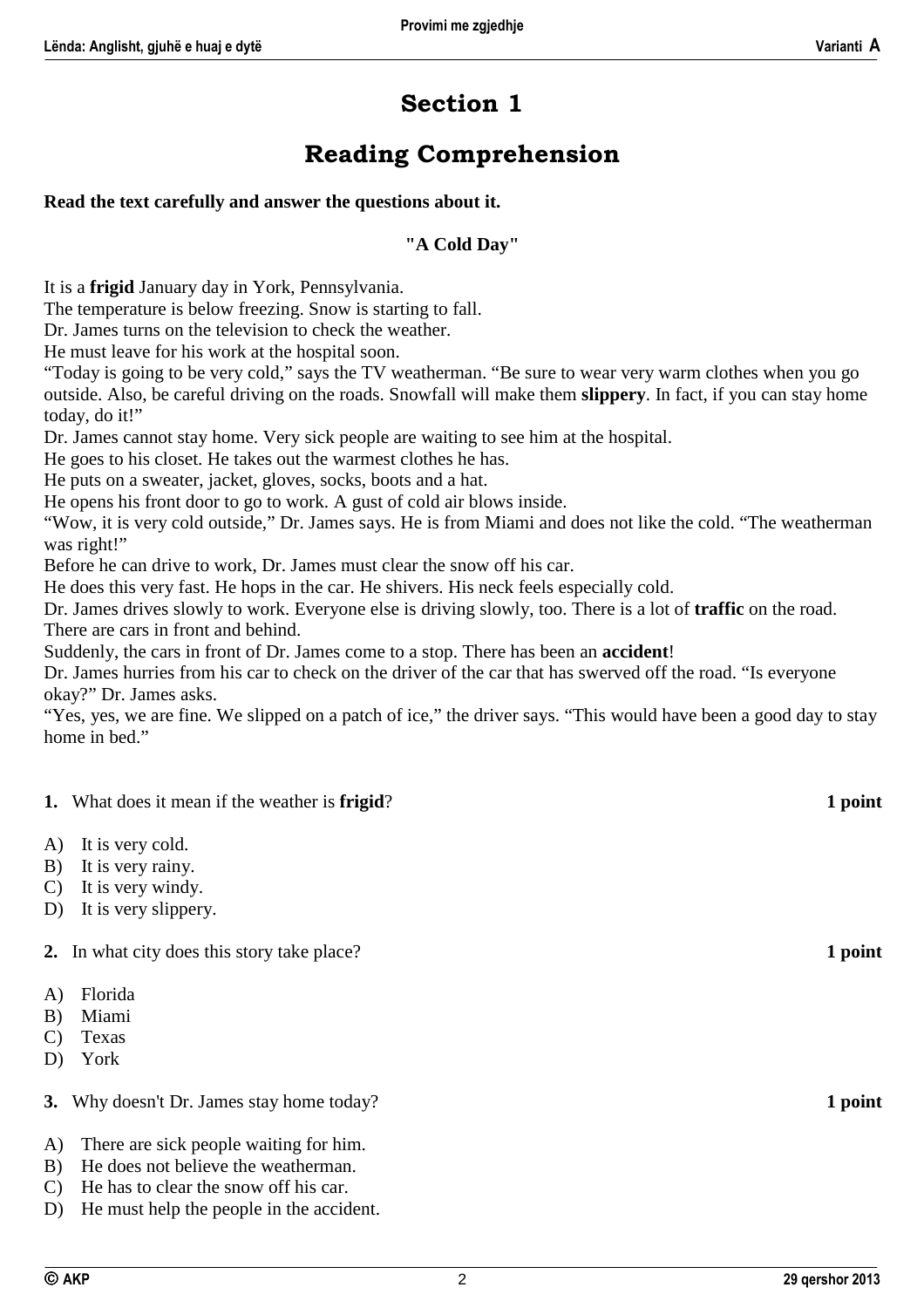|                                 | 4. What does Dr. James put on to keep him warm in this frigid weather? Write at least three clothing items.                                                                | 3 points |
|---------------------------------|----------------------------------------------------------------------------------------------------------------------------------------------------------------------------|----------|
|                                 | <b>5.</b> How are people driving today?                                                                                                                                    | 1 point  |
| A)<br>B)<br>$\mathcal{C}$<br>D) | badly<br>slowly<br>very fast<br>like they do not care                                                                                                                      |          |
| 6.                              | What does it mean if the roads are slippery?                                                                                                                               | 1 point  |
| A)<br>B)<br>$\mathcal{C}$<br>D) | The roads are full of cars.<br>The roads are easy to slide on.<br>The roads are very long and curvy.<br>The roads lead to a place with lots of snow.                       |          |
|                                 | 7. Why does Dr. James clear the snow off his car quickly?                                                                                                                  | 1 point  |
| A)<br>B)<br>$\mathcal{C}$<br>D) | He is very cold.<br>He is late for work.<br>He knows his patients are waiting.<br>He knows he will have to drive slowly.                                                   |          |
| 8.                              | There is a lot of <b>traffic</b> on the road. Choose another way to write this sentence.                                                                                   | 1 point  |
| A)<br>B)<br>$\mathcal{C}$<br>D) | There is a lot of snow on the road.<br>There are a lot of cars on the road.<br>There are a lot of accidents on the road.<br>There are a lot of people walking on the road. |          |
| 9.                              | What caused this car accident?                                                                                                                                             | 1 point  |
|                                 | 10. Why does Dr. James hurry from his car after the accident?                                                                                                              | 1 point  |

-----------------------------------------------------------------------------------------------------------------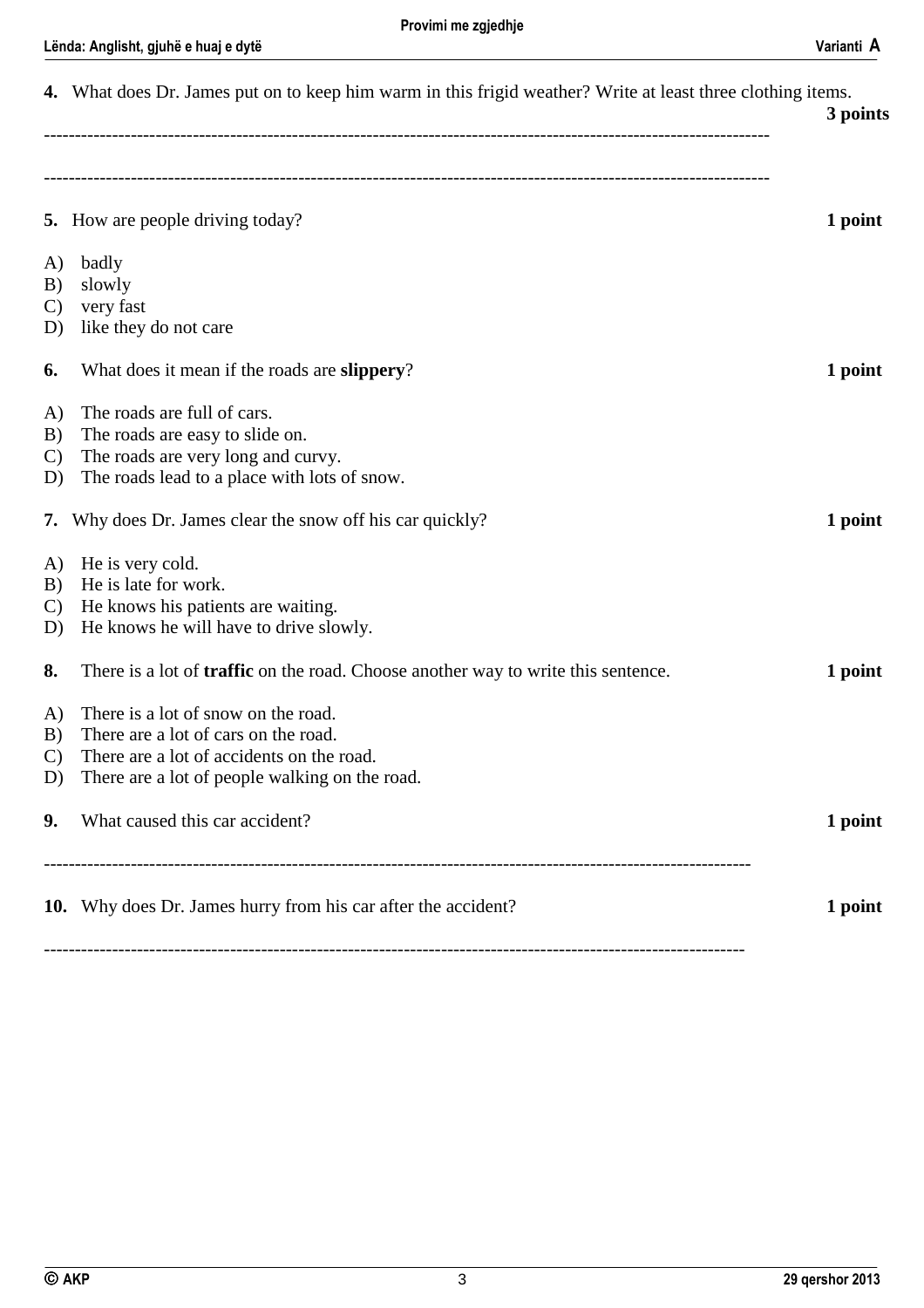### **Section 2 Use of Language**

**Circle the correct alternatives which best complete the meaning of the following sentences.** 

| 11. I <u>equilibrate</u> my watch at home, so I don't know what time it is.                                                                                                                            | 1 point  |
|--------------------------------------------------------------------------------------------------------------------------------------------------------------------------------------------------------|----------|
| A) have left<br>B) have been left<br>C) was left<br>D) am left                                                                                                                                         |          |
| 12. I wish I amillionaire so I could travel all over the world.                                                                                                                                        | 1 point  |
| A) was<br>B) had been<br>C) were<br>$D)$ am                                                                                                                                                            |          |
| 13. The librarian helped _______ a lot for my research in history.                                                                                                                                     | 1 point  |
| A) me<br>B) myself<br>$C)$ mine<br>D) I                                                                                                                                                                |          |
| 14. Fill in the gaps with the words from the list.                                                                                                                                                     | 7 points |
| Brave / dedicated / creative / courageous / funny / helpful / careful                                                                                                                                  |          |
| a) Florists have to be ___________. They make floral bouquets and arrangements.                                                                                                                        |          |
| b) Clowns need to be ____________ to make people laugh.                                                                                                                                                |          |
| c) Hotel receptionists have to be _________ because they help people and answer their questions.                                                                                                       |          |
| d) You need to be ____________ to be a fireman because it can be a dangerous job.                                                                                                                      |          |
| e) Policemen need to be ________ because they often find themselves in dangerous situations.                                                                                                           |          |
| Glaziers need to be _________ because they have to handle glass.<br>f)                                                                                                                                 |          |
| You have to be _________ to be a surgeon because it requires many years of study.<br>g)                                                                                                                |          |
| Complete the second sentence so that it has a similar meaning to the first sentence. Use the word given in<br>bold and other words to complete each sentence. You must use between two and five words. |          |
| 15(a) You should not drink so much coffee.                                                                                                                                                             | 1 point  |
| $\mathbf I$                                                                                                                                                                                            |          |
|                                                                                                                                                                                                        |          |
|                                                                                                                                                                                                        |          |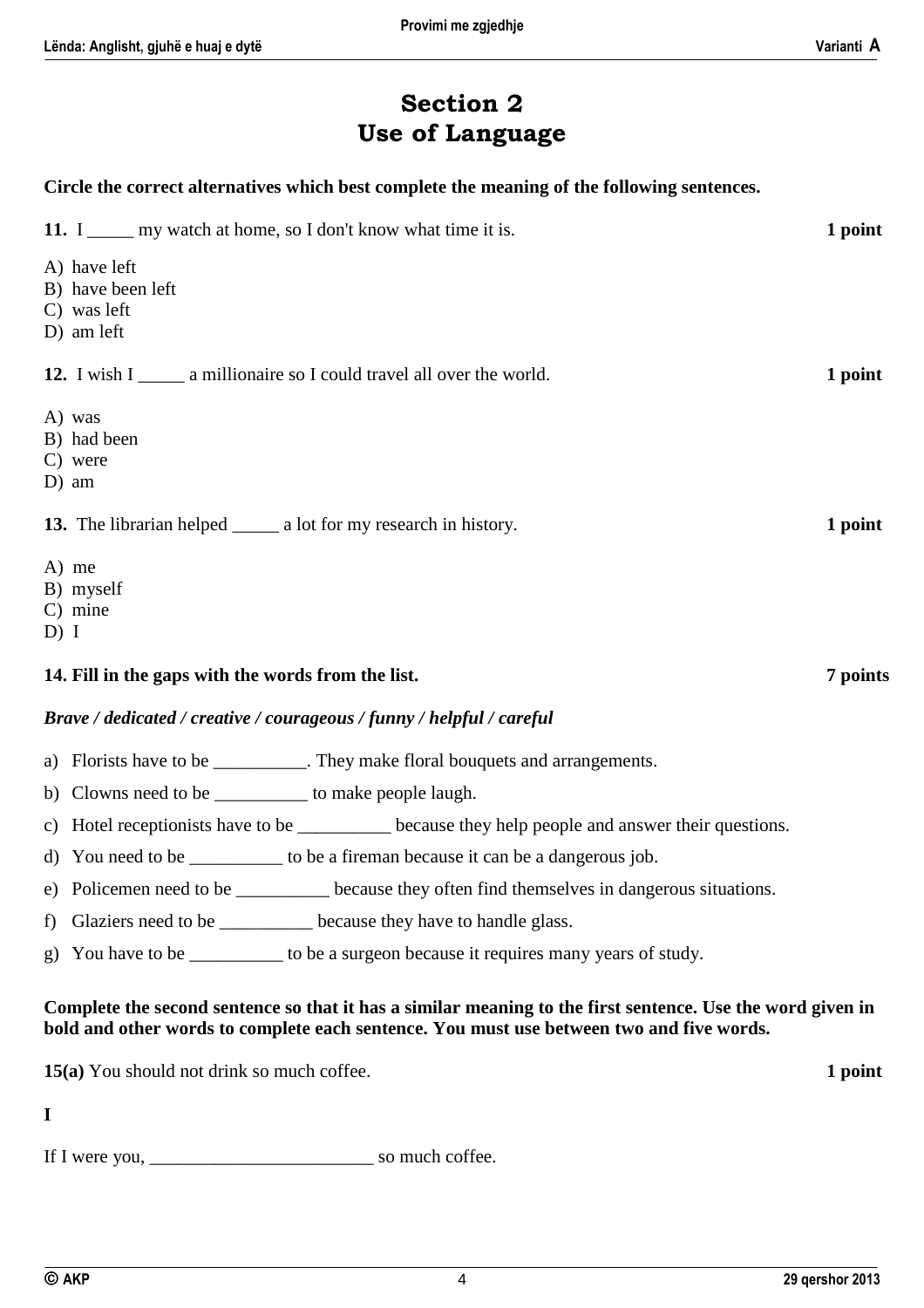| 15(b) He's still too young to go out on his own.                            | 1 point  |
|-----------------------------------------------------------------------------|----------|
| <b>Enough</b>                                                               |          |
|                                                                             |          |
| 16(a) The last time I met Joanna was a week ago.                            | 1 point  |
| <b>Seen</b>                                                                 |          |
|                                                                             |          |
| 16(b) Ben didn't send me the letter.                                        | 1 point  |
| <b>Who</b>                                                                  |          |
|                                                                             |          |
| 17(a) I agree with prohibiting smoking in public areas.                     | 1 point  |
| Favor                                                                       |          |
|                                                                             |          |
| 17(b) What's the price of the computer, Ben?                                | 1 point  |
| Cost                                                                        |          |
| Ben?<br>$How_$                                                              |          |
| 18(a) She was such a boring person that I couldn't continue talking to her. | 1 point  |
| S <sub>o</sub>                                                              |          |
|                                                                             |          |
| 18(b) Despite knowing the area, I got lost.                                 | 1 point  |
| <b>Although</b>                                                             |          |
|                                                                             |          |
| 19. Match the elements in A and B to form compound words.                   | 4 points |
| B<br>$\mathbf{A}$                                                           |          |
| Heavy<br>pollution<br>Friendly<br>transport                                 |          |
| Air<br>traffic<br>Public<br>people                                          |          |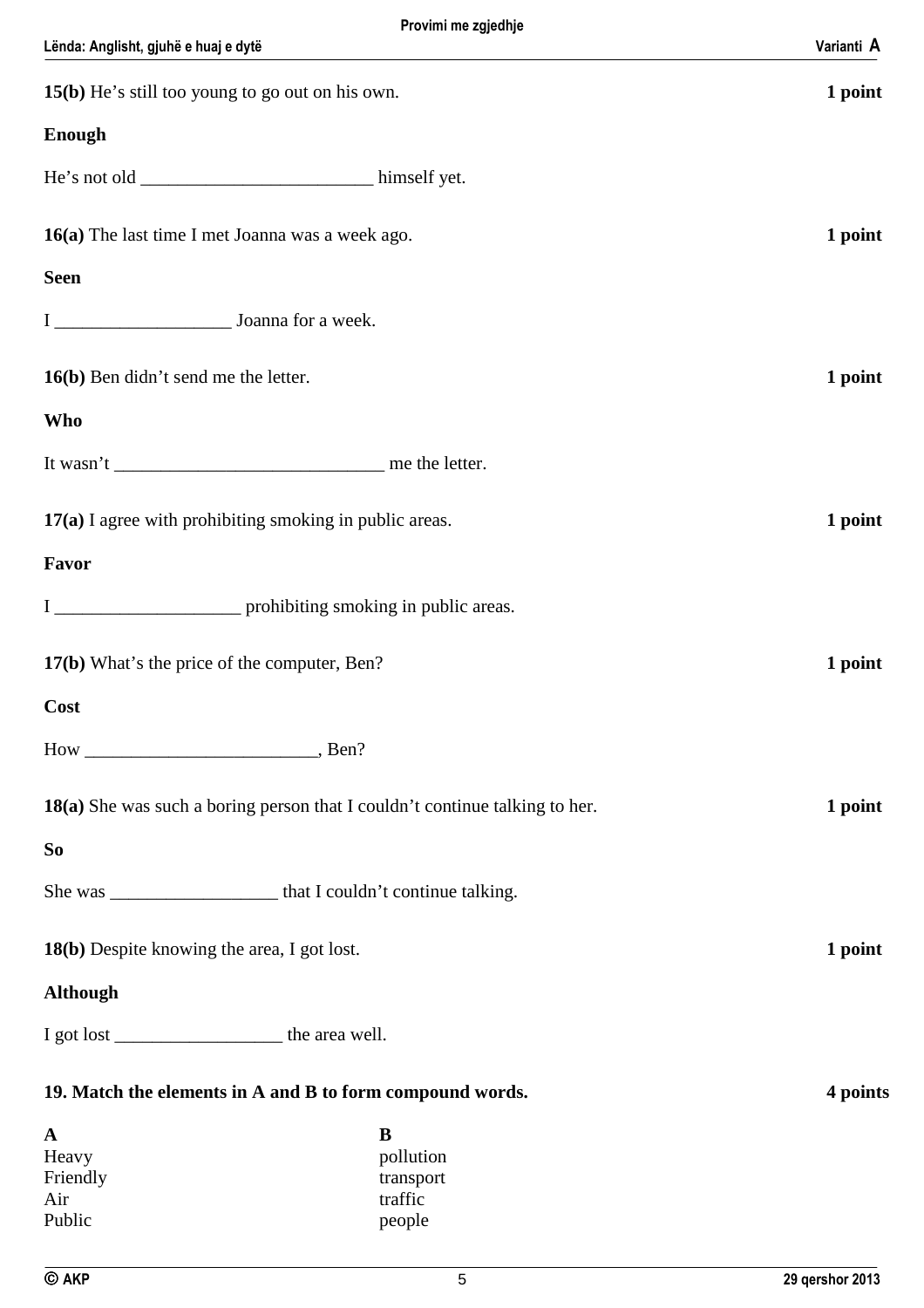### **Section 3** Writing

In this section students have to be focused on the given topics, to choose one of them, and try to base their written work in the following aspects which are very important in presenting a written topic: 6 points

| $\triangleright$ the content (if the central idea is supported with concrete detail)                                         | 2 points |
|------------------------------------------------------------------------------------------------------------------------------|----------|
| $\triangleright$ the organization of the whole theme (theme planned logically, giving the necessary stages with originality, |          |
| sentences well constructed)                                                                                                  | 1 point  |
| $\triangleright$ vocabulary (fresh, precise and idiomatic)                                                                   | 1 point  |
| $\triangleright$ grammar                                                                                                     | 1 point  |
| $\triangleright$ punctuation and spelling                                                                                    | 1 point  |

- 1. Do you think good grades are the only thing that matter in a student? What other qualities do you think a student should have? Describe in detail.
- 2. Who was the most influential person in your life? How did this person make you want to become better?
- 3. Write about a situation where you were forced to choose between an emotional decision or a logical decision. Write it as a conversation occurring between your brain and your heart, and what eventually emerged victorious.

Use no more than 100-120 words.

6